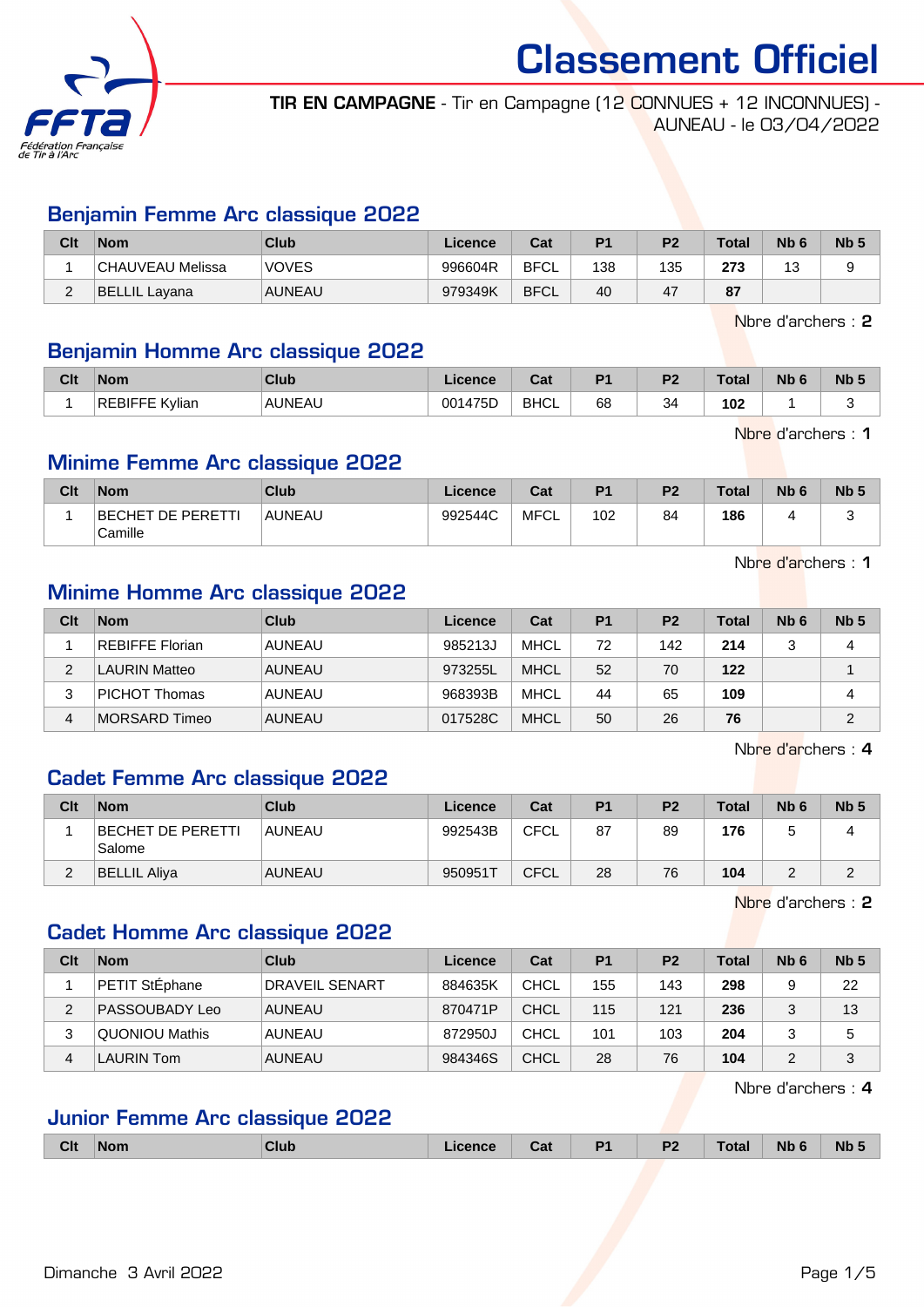

TIR EN CAMPAGNE - Tir en Campagne (12 CONNUES + 12 INCONNUES) - AUNEAU - le 03/04/2022

#### Junior Femme Arc classique 2022 (Suite)

| Clt | <b>Nom</b>     | Club           | Licence | <b>Date</b><br>ual | D <sub>1</sub> | D <sub>2</sub> | <b>Total</b> | <b>N<sub>b</sub></b> | Nb <sub>5</sub> |
|-----|----------------|----------------|---------|--------------------|----------------|----------------|--------------|----------------------|-----------------|
|     | BERTHOT Flavie | <b>ETRECHY</b> | 822112A | <b>JFCL</b>        | 130            | 145            | 275          |                      | ں ،             |

Nbre d'archers : 1

#### Junior Homme Arc classique 2022

| Clt | <b>Nom</b>             | Club           | Licence | $\sim$<br>ual | D.  | P <sub>2</sub> | <b>Total</b> | Nb             | <b>Nb</b>           |
|-----|------------------------|----------------|---------|---------------|-----|----------------|--------------|----------------|---------------------|
|     | <b>GAILLON Tristan</b> | <b>ETRECHY</b> | 848924U | <b>JHCL</b>   | 167 | 158            | 325          | $\overline{A}$ | $\sim$<br><u>__</u> |

Nbre d'archers : 1

#### Senior 1 Femme Arc classique 2022

| Clt | <b>Nom</b>     | Club                 | Licence | Cat                | P1  | P <sub>2</sub> | <b>Total</b> | N <sub>b</sub> 6 | Nb <sub>5</sub> |
|-----|----------------|----------------------|---------|--------------------|-----|----------------|--------------|------------------|-----------------|
|     | BERGUIN Manon  | <b>COMPIEGNE</b>     | 697869D | S <sub>1</sub> FCL | 169 | 163            | 332          | 13               | 25              |
|     | LEBRETON Enora | VILLIERS ST FREDERIC | 915858Y | S <sub>1</sub> FCL | 125 | 149            | 274          | 9                | 8               |
|     | BRESNIER Lea   | AUNEAU               | 935291W | S <sub>1</sub> FCL | 82  | 45             | 127          |                  | ▃               |

Nbre d'archers : 3

#### Senior 1 Homme Arc classique 2022

| Clt            | <b>Nom</b>             | Club                             | Licence | Cat                | P <sub>1</sub> | P <sub>2</sub> | <b>Total</b> | Nb <sub>6</sub> | Nb <sub>5</sub> |
|----------------|------------------------|----------------------------------|---------|--------------------|----------------|----------------|--------------|-----------------|-----------------|
|                | PIKE William           | <b>POISSY</b>                    | 808457H | S <sub>1</sub> HCL | 160            | 177            | 337          | 20              | 16              |
| $\overline{2}$ | <b>CAPELLE Antoine</b> | <b>VERNON CIE</b>                | 457535W | S <sub>1</sub> HCL | 156            | 163            | 319          | 12              | 21              |
| 3              | <b>CHAINIER Alexis</b> | PETIT COURONNE                   | 821365N | S <sub>1</sub> HCL | 148            | 160            | 308          |                 | 25              |
| 4              | PENNETIER Tony         | MONTIGNY LE<br><b>BRETONNEUX</b> | 655370J | S <sub>1</sub> HCL | 133            | 135            | 268          | 5               | 12              |

Nbre d'archers : 4

## Senior 2 Femme Arc classique 2022

| Clt | <b>Nom</b>                       | Club             | Licence | Cat                | P <sub>1</sub> | P <sub>2</sub> | Total | N <sub>b</sub> 6 | Nb <sub>5</sub> |
|-----|----------------------------------|------------------|---------|--------------------|----------------|----------------|-------|------------------|-----------------|
|     | <b>SERRUAU CHERON</b><br>Aurelie | CONCHES EN OUCHE | 920332L | S2FCL              | 148            | 166            | 314   | 10               | 22              |
|     | CARREZ Sandrine                  | <b>DREUX</b>     | 937864T | S <sub>2</sub> FCL | 92             | 110            | 202   |                  | 10              |

Nbre d'archers : 2

## Senior 2 Homme Arc classique 2022

| Clt | <b>Nom</b>              | Club           | Licence | Cat                | P <sub>1</sub> | P <sub>2</sub> | Total | Nb <sub>6</sub> | Nb <sub>5</sub> |
|-----|-------------------------|----------------|---------|--------------------|----------------|----------------|-------|-----------------|-----------------|
|     | RICHARD Jean Michel     | <b>ANTONY</b>  | 402006N | S <sub>2</sub> HCL | 131            | 148            | 279   | 4               | 9               |
| 2   | <b>GOMEZ Bruno</b>      | <b>LEVES</b>   | 835243Y | S <sub>2</sub> HCL | 144            | 134            | 278   |                 | 15              |
| 3   | <b>DURPOIX Stephane</b> | EPERNON        | 756140S | S <sub>2</sub> HCL | 129            | 140            | 269   | 3               | 13              |
| 4   | PASSOUBADY Pandian      | <b>AUNEAU</b>  | 974511B | S <sub>2</sub> HCL | 124            | 117            | 241   | 4               | 10              |
| 5   | <b>SUFFICE Bruno</b>    | <b>VOVES</b>   | 742237E | S <sub>2</sub> HCL | 90             | 103            | 193   | 3               | 4               |
| 6   | <b>BERTHOT Francois</b> | <b>ETRECHY</b> | 862486K | S <sub>2</sub> HCL | 60             | 91             | 151   | 3               | 3               |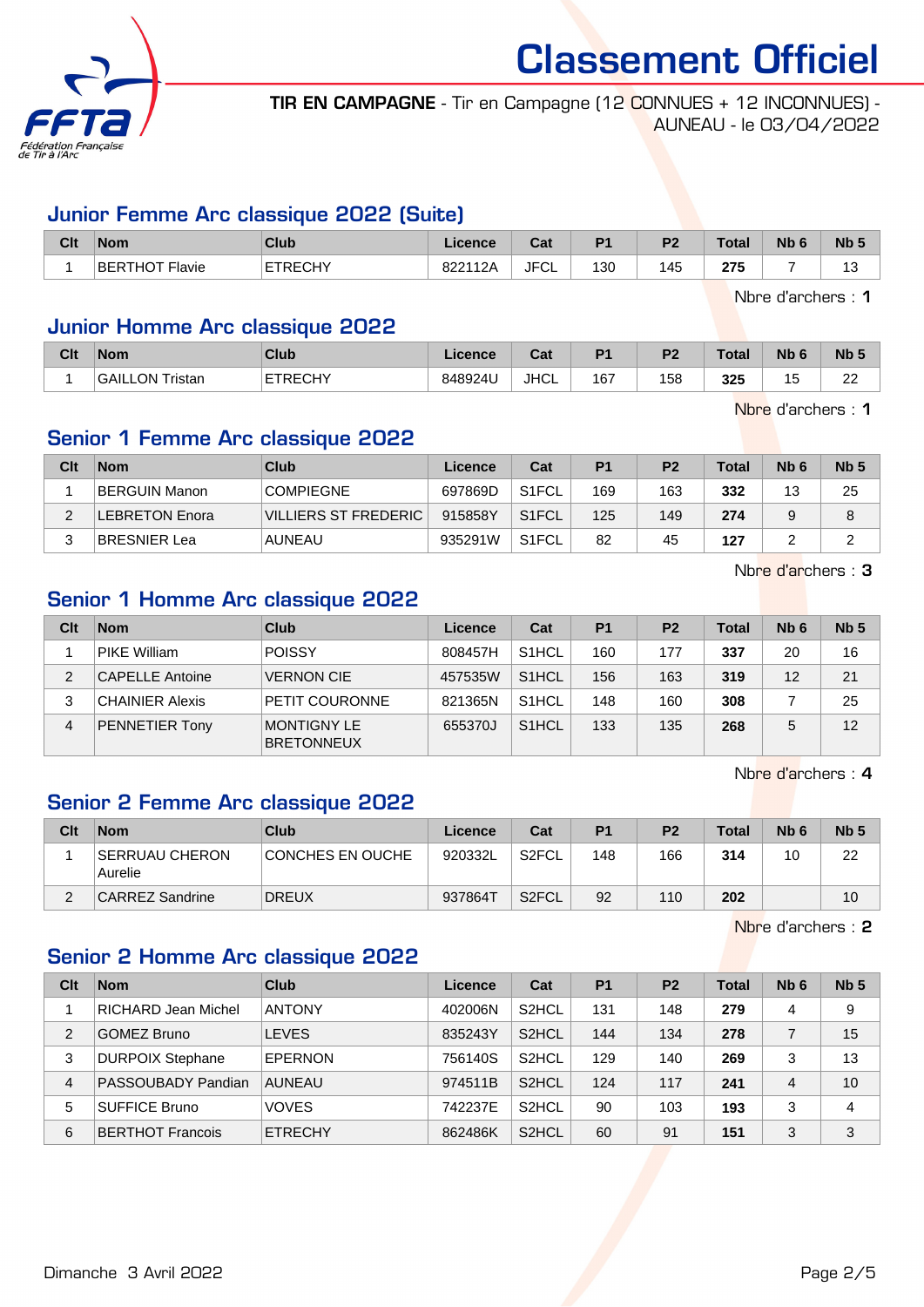

TIR EN CAMPAGNE - Tir en Campagne (12 CONNUES + 12 INCONNUES) - AUNEAU - le 03/04/2022

#### Senior 2 Homme Arc classique 2022 (Suite)

| Clt | <b>Nom</b>     | Club                | $\blacksquare$ cence | . הי<br>ua | D4 | D0      | Total | <b>Nb</b> | <b>Nb</b> |
|-----|----------------|---------------------|----------------------|------------|----|---------|-------|-----------|-----------|
| -   | PONSARD Thomas | <b>VOVES</b><br>៴∟៶ | 668389K              | S2HCL      | 66 | o,<br>o | 47ء   |           |           |

Nbre d'archers : 7

#### Senior 3 Femme Arc classique 2022

| Clt | Nom                      | <b>Club</b>             | Licence             | $R_{\rm{eff}}$<br>uai | D. | D <sub>2</sub> | Total | Nb 6 | <b>N<sub>b</sub></b> |
|-----|--------------------------|-------------------------|---------------------|-----------------------|----|----------------|-------|------|----------------------|
|     | <b>CHAMPION Isabelle</b> | <b>NOGENT</b><br>E ROI. | 13Y،<br>1071<br>407 | S3FCL                 | 86 | 108            | 194   |      |                      |

Nbre d'archers : 1

#### Senior 3 Homme Arc classique 2022

| Clt | <b>Nom</b>        | Club             | Licence | Cat   | P <sub>1</sub> | P <sub>2</sub> | <b>Total</b> | N <sub>b</sub> 6 | Nb <sub>5</sub> |
|-----|-------------------|------------------|---------|-------|----------------|----------------|--------------|------------------|-----------------|
|     | JALUZOT Didier    | ETRECHY          | 380124D | S3HCL | 160            | 151            | 311          | 4,               | 21              |
| ◠   | BAVENT Jean-Marie | CONCHES EN OUCHE | 291187H | S3HCL | 158            | 139            | 297          |                  | 14              |
|     | ∟EITE Hernani     | <b>ANTONY</b>    | 682771  | S3HCL | 88             | 109            | 197          |                  | 10              |

Nbre d'archers : 3

#### Senior 1 Homme Arc à poulies 2022

| Clt | <b>Nom</b>     | Club                    | Licence | Cat                | D <sub>1</sub> | P <sub>2</sub> | Total | Nb <sub>6</sub> | N <sub>b</sub> <sub>5</sub> |
|-----|----------------|-------------------------|---------|--------------------|----------------|----------------|-------|-----------------|-----------------------------|
|     | EGRET Nicolas  | <b>VOVES</b>            | 609247A | S <sub>1</sub> HCO | 180            | 184            | 364   | 30              | າາ<br><u>_</u>              |
| -   | SERRUAU Duncan | <b>CONCHES EN OUCHE</b> | 878693B | S <sub>1</sub> HCO | 182            | 175            | 357   | 26              | 20                          |

Nbre d'archers : 2

## Senior 2 Homme Arc à poulies 2022

| Clt            | <b>Nom</b>              | Club                                    | Licence | Cat                             | P <sub>1</sub> | P <sub>2</sub> | <b>Total</b> | Nb <sub>6</sub> | Nb <sub>5</sub> |
|----------------|-------------------------|-----------------------------------------|---------|---------------------------------|----------------|----------------|--------------|-----------------|-----------------|
|                | FOLLET Sebastien        | <b>MONT ST AIGNAN</b>                   | 433898D | S <sub>2</sub> HCO              | 195            | 187            | 382          | 35              | 24              |
| $\overline{2}$ | <b>WELSCH Michael</b>   | <b>EPERNON</b>                          | 754794D | S <sub>2</sub> HCO              | 184            | 193            | 377          | 27              | 36              |
| 3              | <b>VACHETTE Nicolas</b> | <b>MONTIGNY LE</b><br><b>BRETONNEUX</b> | 427286S | S <sub>2</sub> H <sub>C</sub> O | 170            | 189            | 359          | 26              | 23              |
| 4              | <b>BERGUIN Philippe</b> | <b>MONT ST AIGNAN</b>                   | 599974W | S <sub>2</sub> H <sub>C</sub> O | 177            | 177            | 354          | 23              | 23              |
| 5              | RAT Jeanfrancois        | <b>MONTIGNY LE</b><br><b>BRETONNEUX</b> | 283965H | S <sub>2</sub> H <sub>C</sub> O | 179            | 174            | 353          | 24              | 25              |

Nbre d'archers : 5

## Senior 3 Femme Arc à poulies 2022

| Clt | <b>Nom</b>       | Club   | <b>Licence</b>  | $R_{\rm{min}}$<br>val | D <sub>1</sub> | D.<br>. . | <b>Total</b> | Nb<br>- - | N <sub>b</sub>  |
|-----|------------------|--------|-----------------|-----------------------|----------------|-----------|--------------|-----------|-----------------|
|     | SAUBION Violette | ANTONY | 123189N<br>425. | S3FCO                 | 49             | 175       | 324          | ີ         | nn<br><u>__</u> |

Nbre d'archers : 1

## Senior 3 Homme Arc à poulies 2022

| <b>Clt</b><br>D4<br>D.<br><b>Nb</b><br>N <sub>b</sub><br>Club<br>'otal<br><b>Nom</b><br>cence<br><b>TABLE</b><br>val<br>. .<br>- - |
|------------------------------------------------------------------------------------------------------------------------------------|
|------------------------------------------------------------------------------------------------------------------------------------|

Dimanche 3 Avril 2022 **Page 3/5**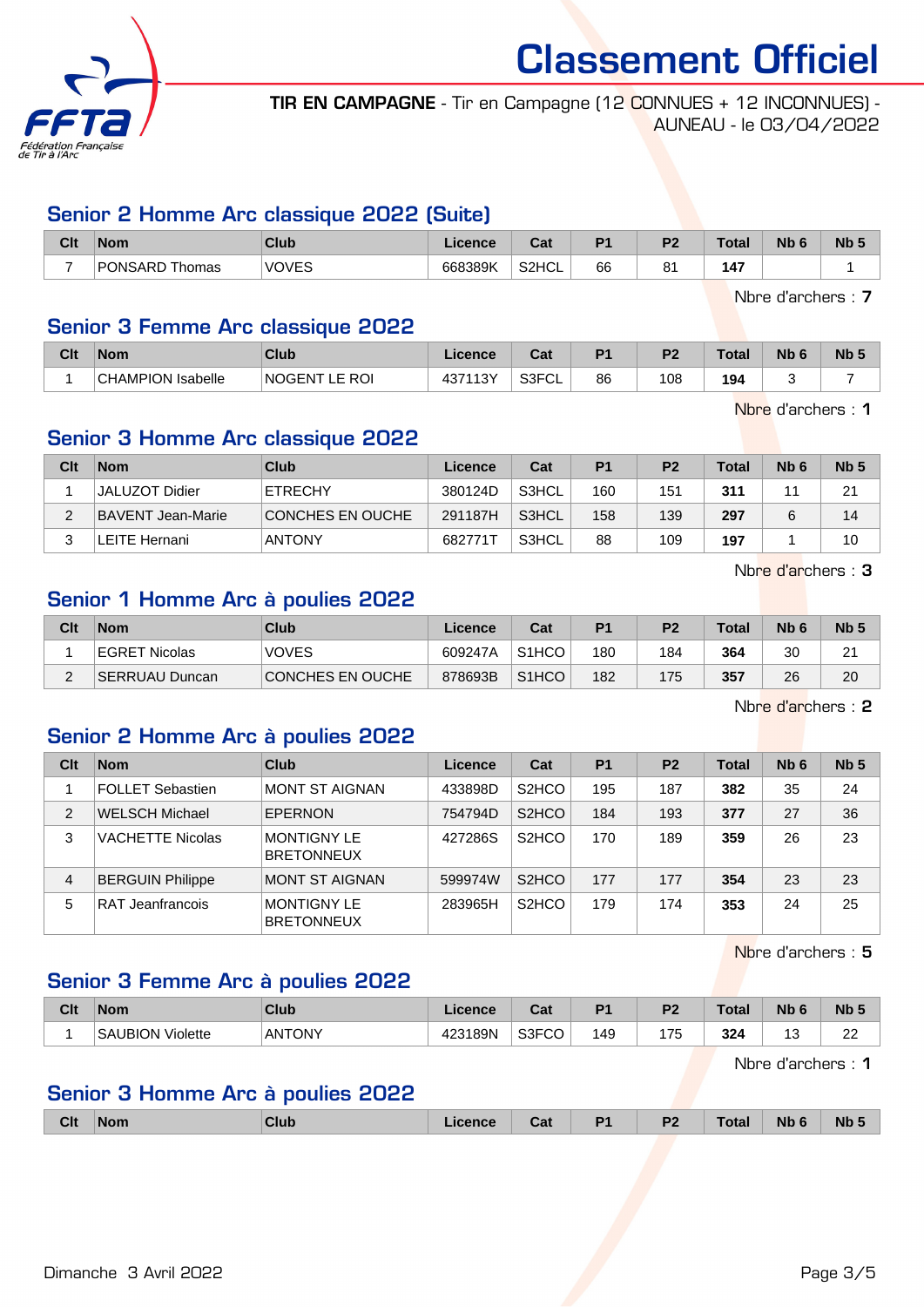

TIR EN CAMPAGNE - Tir en Campagne (12 CONNUES + 12 INCONNUES) - AUNEAU - le 03/04/2022

## Senior 3 Homme Arc à poulies 2022 (Suite)

| Clt | <b>Nom</b>               | Club            | Licence | Cat   | P <sub>1</sub> | P <sub>2</sub> | <b>Total</b> | N <sub>b</sub> 6 | Nb <sub>5</sub> |
|-----|--------------------------|-----------------|---------|-------|----------------|----------------|--------------|------------------|-----------------|
|     | <b>SAUBION Dominique</b> | <b>ANTONY</b>   | 433694G | S3HCO | 176            | 191            | 367          | 27               | 29              |
| 2   | <b>PIKE Martin</b>       | <b>POISSY</b>   | 823222G | S3HCO | 175            | 190            | 365          | 28               | 24              |
| 3   | MULET Patrick            | NOGENT LE ROI   | 450165K | S3HCO | 177            | 180            | 357          | 22               | 27              |
| 4   | JUMEL Jean-Claude        | <b>CHARTRES</b> | 010949B | S3HCO | 176            | 158            | 334          | 17               | 25              |
| 5   | E GOFF Rene              | DRAVEIL SENART  | 387067A | S3HCO | 161            | 167            | 328          | 21               | 16              |

Nbre d'archers : 5

## Senior 2 Femme Bare Bow 2022

| Clt | <b>Nom</b>                 | Club           | Licence | Cat                | P <sub>1</sub> | P <sub>2</sub> | Total | Nb <sub>6</sub> | N <sub>b</sub> 5 |
|-----|----------------------------|----------------|---------|--------------------|----------------|----------------|-------|-----------------|------------------|
|     | PEREZ GALLARDO<br>Daniella | <b>EPERNON</b> | 016427F | S <sub>2</sub> FBB | 57             | 76             | 133   |                 |                  |

Nbre d'archers : 1

#### Senior 2 Homme Bare Bow 2022

| Clt | <b>Nom</b>                | Club           | Licence | Cat                | P <sub>1</sub> | P <sub>2</sub> | Total | N <sub>b</sub> 6 | Nb <sub>5</sub> |
|-----|---------------------------|----------------|---------|--------------------|----------------|----------------|-------|------------------|-----------------|
|     | <b>ANGOUILLANT Michel</b> | EPERNON        | 971985F | S <sub>2</sub> HBB | 140            | 137            | 277   | 5                | 15              |
| 2   | <b>GAILLON Laurent</b>    | <b>ETRECHY</b> | 669943Z | S <sub>2</sub> HBB | 134            | 137            | 271   | 5                | 14              |
|     | LE PELLEC Fabrice         | <b>DREUX</b>   | 897712Z | S <sub>2</sub> HBB | 118            | 124            | 242   |                  | 10              |
| 4   | <b>GARNIER Stephane</b>   | <b>VOVES</b>   | 971998V | S <sub>2</sub> HBB | 92             | 115            | 207   | 5                | 4               |

Nbre d'archers : 4

#### Senior 3 Femme Bare Bow 2022

| Clt      | <b>Nom</b>            | Club           | Licence | Cat   | P1  | P <sub>2</sub> | <b>Total</b> | N <sub>b</sub> 6 | Nb <sub>5</sub> |
|----------|-----------------------|----------------|---------|-------|-----|----------------|--------------|------------------|-----------------|
|          | ANGOUILLANT Sylviane  | <b>EPERNON</b> | 430463V | S3FBB | 129 | 115            | 244          |                  | 10              |
| $\Omega$ | <b>CHAGOT Monique</b> | <b>VOVES</b>   | 636432Z | S3FBB | 101 | 98             | 199          |                  | 4               |
| ີ        | BARRAULT Marie Line   | <b>ANTONY</b>  | 399897W | S3FBB | 103 | 89             | 192          |                  | 13              |

Nbre d'archers : 3

#### Senior 3 Homme Bare Bow 2022

| Clt | <b>Nom</b>         | Club                                       | Licence | $\sim$<br>⊍⊿ | D <sub>1</sub> | D <sub>2</sub> | <b>Total</b> | <b>Nb</b> | Nb <sub>5</sub> |
|-----|--------------------|--------------------------------------------|---------|--------------|----------------|----------------|--------------|-----------|-----------------|
|     | BAI<br>UDRY Hubert | <b>ROI</b><br>NOGEN <sup>-</sup><br>౼<br>- | 094768J | S3HBB        | 127            | 110            | 237          |           |                 |

Nbre d'archers : 1

## Scratch Femme Longbow 2022

| Clt | <b>Nom</b>               | <b>Club</b>  | Licence | <b>Dol</b><br>ual | D <sub>1</sub> | D0 | <b>Total</b>      | <b>Nb</b> | <b>Nb</b> |
|-----|--------------------------|--------------|---------|-------------------|----------------|----|-------------------|-----------|-----------|
|     | <b>USSE Marie Claire</b> | <b>DREUX</b> | 075671B | S3FAD             | 68             | 69 | 40T<br>IJ<br>$ -$ |           |           |

Nbre d'archers : 1

Nombre total d'archers : 59

Club Organisateur : 0428031 ENTENTE SPORTIVE ALNELOISE

#### Arbitre responsable : 754795E WISNIEWSKI CAROLE